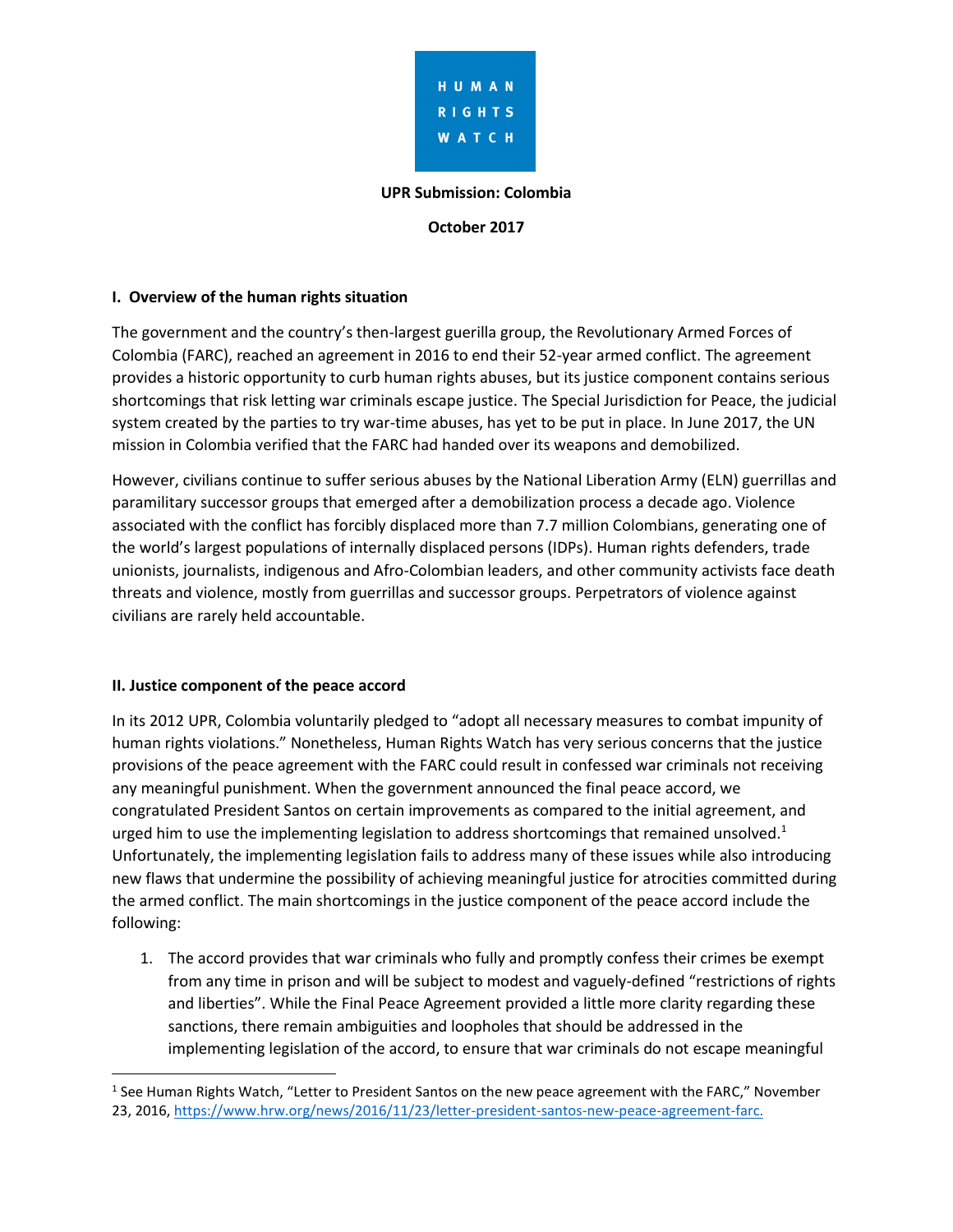punishment.<sup>2</sup> Unfortunately, the "Statutory" bill on the Special Jurisdiction for Peace the government introduced in August 2017 —one of the key legislative proposals to implement the peace agreement— merely reiterates the language included in the final version of the peace accord and provides little clarity on sanctions regarding members of the armed forces.<sup>3</sup>

- 2. In April 2016, the Colombian congress passed Constitutional Amendment 1 of 2017. The amendment establishes a special definition of "command responsibility" for army soldiers that would require prosecutors to prove specific conditions —such as showing that the criminal actions were committed "within the area of responsibility assigned to the unit under [the commander's] command"— that are not required under international law and are arguably inconsistent with the breadth of accountability international law seeks to uphold.<sup>4</sup> The prosecutor of the International Criminal Court, Fatou Bensouda, has repeatedly raised concerns about this troubling definition of "command responsibility."<sup>5</sup>
- 3. While the Final Peace Agreement provides that amnesties would not cover serious human rights violations, the "Amnesty Law" passed last December includes language that could allow people responsible for atrocities to benefit from amnesties. For example, the law allows those responsible for certain war crimes to benefit from amnesties if they are able to show that their crimes were not committed in a systematic manner.<sup>6</sup> However, Colombia's obligation to investigate, and where appropriate prosecute, war crimes covers all war crimes, regardless of whether they are deemed to be "systematic."

 $\overline{a}$ 

<sup>&</sup>lt;sup>2</sup> See Human Rights Watch, "Letter to President Santos on the new peace agreement with the FARC," November 23, 2016, [https://www.hrw.org/news/2016/11/23/letter-president-santos-new-peace-agreement-farc.](https://www.hrw.org/news/2016/11/23/letter-president-santos-new-peace-agreement-farc)

<sup>&</sup>lt;sup>3</sup> Proyecto de Ley Estatutaria de la administración de justicia en la Jurisdicción Especial para la Paz (Statutory bill regarding the Special Jurisdiction for Peace), Bill No. 8/2017 (Senate),

[http://www.imprenta.gov.co/gacetap/gaceta.mostrar\\_documento?p\\_tipo=18&p\\_numero=08&p\\_consec=48677](http://www.imprenta.gov.co/gacetap/gaceta.mostrar_documento?p_tipo=18&p_numero=08&p_consec=48677) (accessed August 30, 2017), arts. 120-136.

<sup>4</sup> "Acto Legislativo 1 del 4 de abril de 2017 por medio del cual se crea un título de disposiciones transitorias de la Constitución para la terminación del conflicto armado y la construcción de una paz estable y duradera y se dictan otras disposiciones" [Constitutional Amendment 1 of 2017], April 4, 2017,

http://es.presidencia.gov.co/normativa/normativa/ACTO%20LEGISLATIVO%20N%C2%B0%2001%20DE%204%20DE %20ABRIL%20DE%202017.pdf, art. 24. See Human Rights Watch, "Letter on 'Command Responsibility' in the Implementing Legislation of the Peace Agreement," January 25, 2017,

[https://www.hrw.org/news/2017/01/25/letter-command-responsibility-implementing-legislation-peace](https://www.hrw.org/news/2017/01/25/letter-command-responsibility-implementing-legislation-peace-agreement)[agreement](https://www.hrw.org/news/2017/01/25/letter-command-responsibility-implementing-legislation-peace-agreement); Human Rights Watch, "Colombia: Amicus Curiae regarding the Special Jurisdiction for Peace," July 17, 2017, [https://www.hrw.org/news/2017/07/17/colombia-amicus-curiae-regarding-special-jurisdiction-peace.](https://www.hrw.org/news/2017/07/17/colombia-amicus-curiae-regarding-special-jurisdiction-peace)

<sup>&</sup>lt;sup>5</sup> See, e.g., Fatou Bensouda, "The peace agreement demands respect, but also responsibility" (El acuerdo de paz de Colombia demanda respeto, pero también responsabilidad), January 21, 2017,

[http://www.semana.com/nacion/articulo/deseo-corte-penal-internacional-justicia-transicional-en](http://www.semana.com/nacion/articulo/deseo-corte-penal-internacional-justicia-transicional-en-colombia/512820)[colombia/512820](http://www.semana.com/nacion/articulo/deseo-corte-penal-internacional-justicia-transicional-en-colombia/512820) (accessed September 21, 2017).

<sup>&</sup>lt;sup>6</sup> See Human Rights Watch, "Letter to President Santos on the Amnesty Bill," December 25, 2016, https://www.hrw.org/news/2016/12/25/letter-president-santos-amnesty-bill.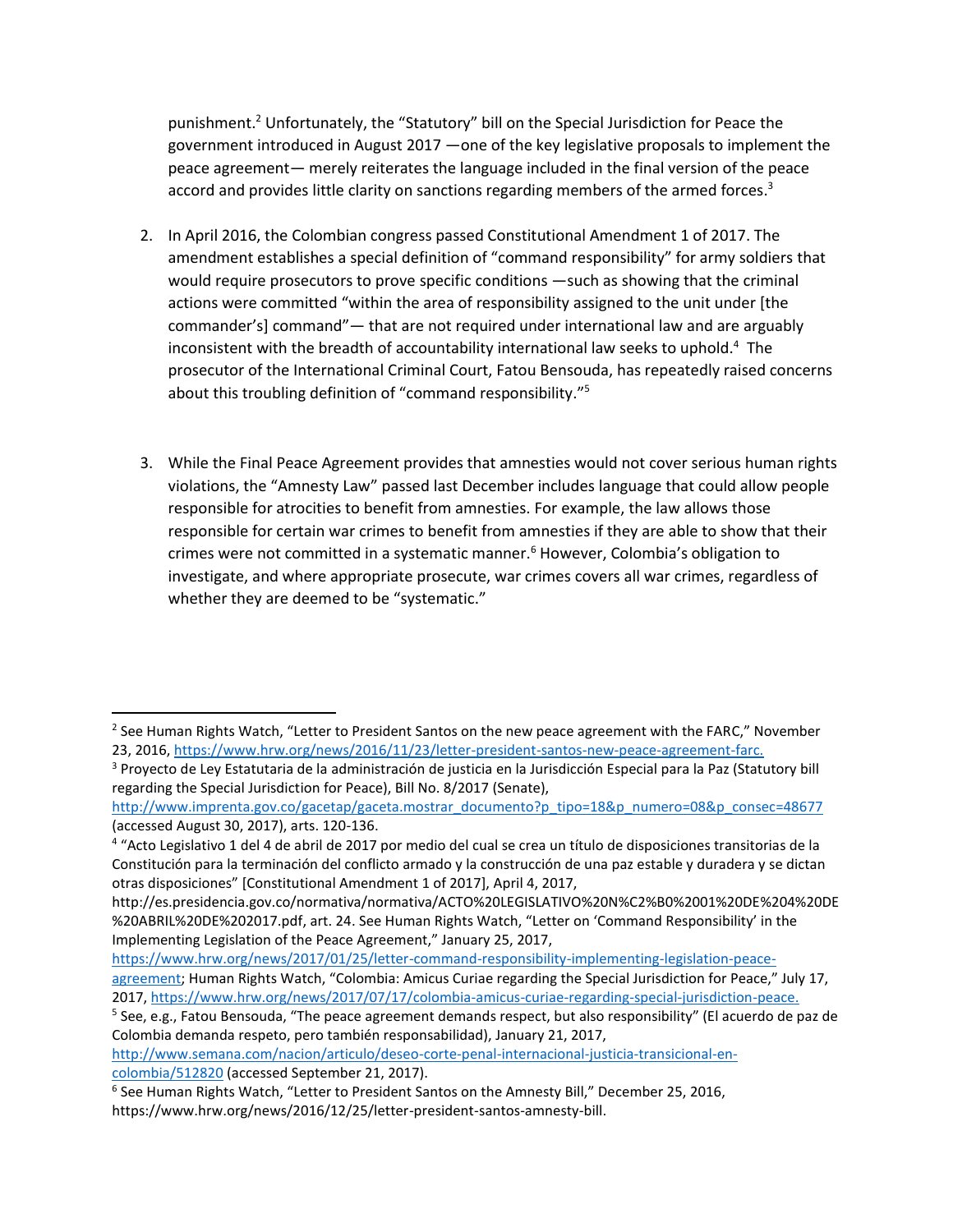4. The "Statutory" bill, if passed, would suspend all criminal prosecutions of conflict-related abuses until the Special Jurisdiction for Peace is put in place.<sup>7</sup> While this may be reasonable for FARC guerrillas who are carrying out the reintegration process –provided they are subject to rigorous supervision– there is no equivalent reason to extend such accommodation to state agents who are not demobilizing and would have no practical difficulties in facing time in court. High-level officials from the Attorney General's Office told Human Rights Watch in June 2017 that they estimated that the Special Jurisdiction for Peace would require the transfer of cases around the year 2022.<sup>8</sup> If this estimate is correct, the new provision in the "Statutory" bill would cause significant delays to already prolonged cases and could also reduce the evidence available at the Special Jurisdiction for Peace to test confessions or confront those accused who do not confess to any crimes.

## Recommendations:

 $\overline{\phantom{a}}$ 

 Fix the serious flaws in the justice component of the peace accord with the FARC to ensure that those responsible for atrocities are appropriately investigated and prosecuted and receive punishments that are proportionate to the gravity of the crime.

## **III. Impunity of top commanders involved in "false positive" killings**

From 2002 through 2008, army brigades across Colombia routinely executed civilians. Under pressure from superiors to show "positive" results and boost body counts in their war against guerrillas, soldiers and officers abducted victims or lured them to remote locations under false pretenses—such as promises of work—and killed them, placed weapons on their bodies, and reported them as enemy combatants killed in action. There has been a dramatic reduction in cases of alleged unlawful killings attributed to security forces since 2009, though credible reports of some new cases continue to emerge.

In its 2012 UPR, Colombia accepted recommendations to "continue its fight against impunity" and to ensure that "all allegations of human rights abuses by military personnel are investigated promptly and effectively." Authorities have indeed made progress in prosecuting mid and low-level soldiers implicated in these killings. As of September 2017, the Attorney General's Office had achieved convictions in cases against 1,200 mid and low-level soldiers, including against 11 army colonels.<sup>9</sup> (These include multiple convictions against the same individual in different cases.)

[http://www.imprenta.gov.co/gacetap/gaceta.mostrar\\_documento?p\\_tipo=18&p\\_numero=08&p\\_consec=48677](http://www.imprenta.gov.co/gacetap/gaceta.mostrar_documento?p_tipo=18&p_numero=08&p_consec=48677) (accessed August 30, 2017), art. 73 (j).

<sup>&</sup>lt;sup>7</sup> Proyecto de Ley Estatutaria de la administración de justicia en la Jurisdicción Especial para la Paz (Statutory bill regarding the Special Jurisdiction for Peace), Bill No. 8/2017 (Senate),

<sup>8</sup> Human Rights Watch interview with high-level officials within the Attorney General's Office, Bogotá, June 29, 2017.

<sup>9</sup> Human Rights Watch interview with high-level officials within the Attorney General's Office, Bogotá, June 29, 2017; Attorney General's Office, press release 168 (comunicado de prensa # 168), September 13, 2017, <https://twitter.com/FiscaliaCol/status/908105064514048000>(accessed September 21, 2017). This figure does not correspond to the number of individuals convicted as it includes convictions against the same individual in different cases.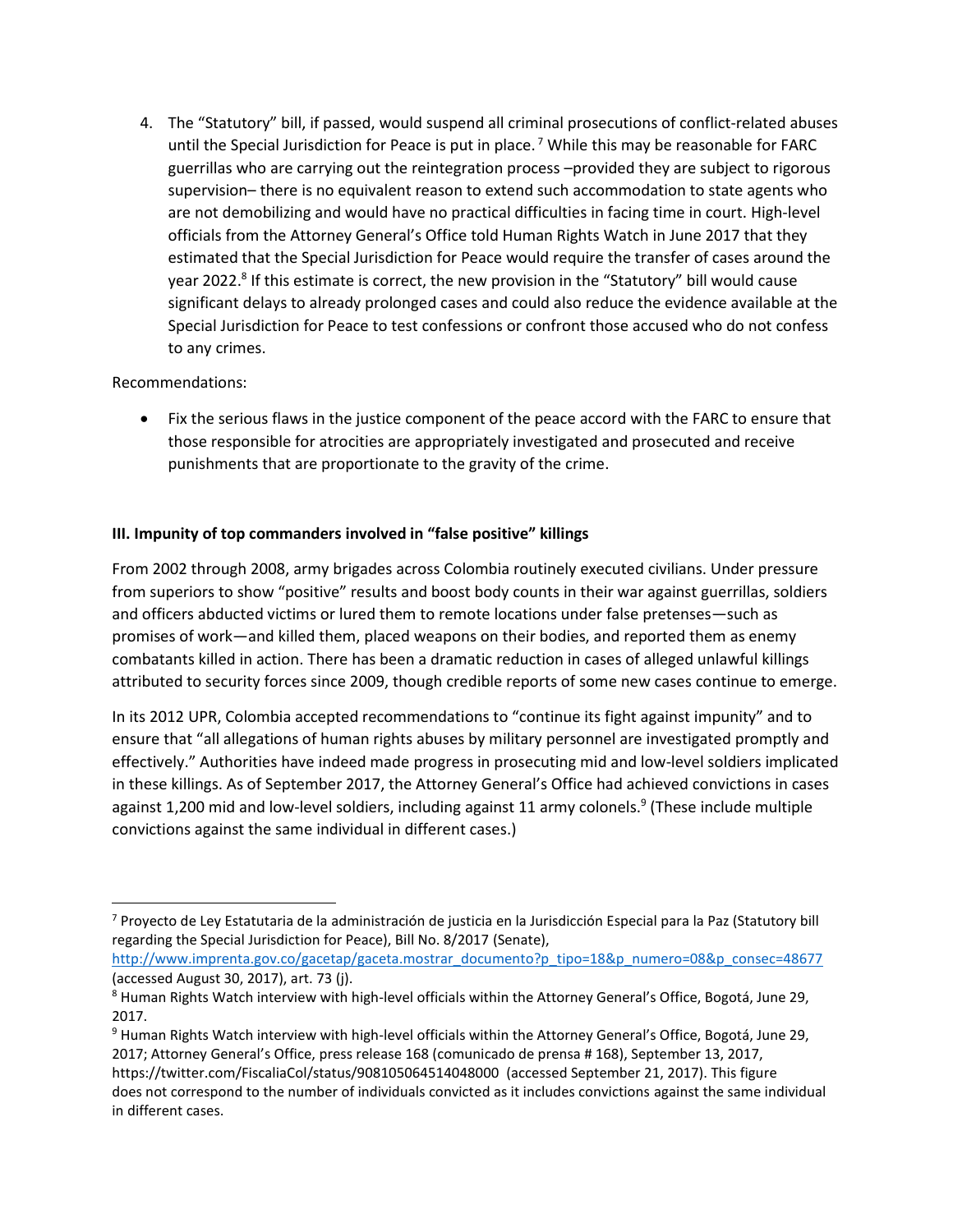Authorities have failed, however, to prosecute senior army officers involved in the killings and instead have promoted many of them through the military ranks. In November 2016, the Senate approved promotions sought by the Defense Ministry of five officers against whom there is credible evidence of involvement in "false positives."<sup>10</sup>

Gen. Rodríguez Barragan continued, at time of writing, to command the armed forces, despite strong evidence implicating him in false-positive killings.<sup>11</sup> Retired Gen. Jaime Alfonso Lasprilla Villamizar was Colombia's Defense attaché in Washington between November 2015 and May 2017.<sup>12</sup> According to the Attorney General's Office, he commanded a brigade likely responsible for the killing of 55 civilians between 2006 and 2007.<sup>13</sup>

In January, the Attorney General's Office sent retired Gen. Henry William Torres Escalante to trial for his alleged role in the killing of two farmers in 2007. No progress has been achieved in prosecuting other cases against generals allegedly responsible for "false positive" killings. In March 2016, prosecutors summoned retired Gen. Mario Montoya Uribe, who commanded the army when killings peaked, for a hearing in which he was to be charged. The Attorney General's Office later backtracked; despite compelling evidence implicating him in "false positives," Montoya has yet to be charged.<sup>14</sup>

Recommendations:

 Vigorously investigate and prosecute commanders who are credibly alleged to bear criminal responsibility in "false positive" killings, including as a matter of "command responsibility," as defined under international law.

# **IV. Killings of activists**

 $\overline{\phantom{a}}$ 

In its 2012 UPR, Colombia accepted recommendations to ensure appropriate protection of human rights defenders operating in the country. However, reports of killings of community activists continue to be high. The office of the UN High Commissioner on Human Rights in Colombia reported that 60 rights

world/world/article144013474.html (accessed September 21, 2017).

<sup>&</sup>lt;sup>10</sup> "Colombia: Disqualify Criminal Suspects from Army Promotions," Human Rights Watch news release, November 10, 2016,

https://www.hrw.org/news/2016/11/10/colombia-disqualify-criminal-suspects-army-promotions.

<sup>&</sup>lt;sup>11</sup> Human Rights Watch, On Their Watch: Evidence of Senior Army Officers' Responsibility for False Positive Killings in Colombia, June 24, 2015, https://www.hrw.org/report/2015/06/24/their-watch/evidence-senior-army-officersresponsibility-false-positive-killings.

<sup>&</sup>lt;sup>12</sup> See Kevin G. Hall and Brittany Peterson, "Why was this Colombian general posted to his country's Washington embassy?," The Miami Herald, April 11, 2017, http://www.miamiherald.com/news/nation-

<sup>&</sup>lt;sup>13</sup> Attorney General's Office, Report on Progress in Key Cases: Attorney General

Eduardo Montealegre Lynnett (2012-2016) (Informe de Connotación: Eduardo Montealegre Lynett (2012-2016)), 2016, copy on file with Human Rights Watch, p. 53.

<sup>&</sup>lt;sup>14</sup> "Colombia: New Evidence Against Ex-Army Chief," Human Rights Watch news release, December 20, 2016, https://www.hrw.org/news/2016/12/20/colombia-new-evidence-against-ex-army-chief.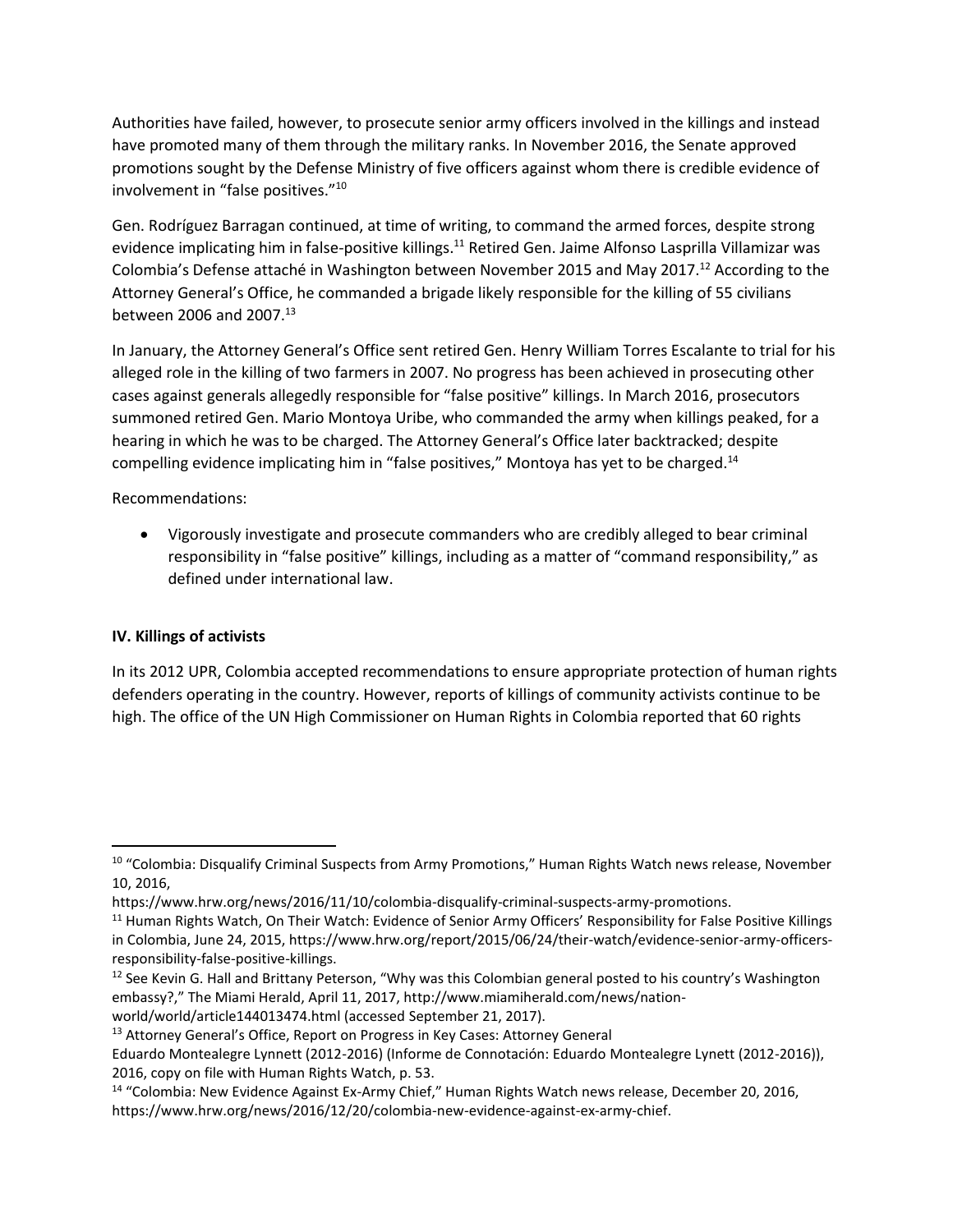defenders were killed in 2016, a significant increase from the 41 it had documented in 2015.<sup>15</sup> The office reported 29 cases between January and July 2017.<sup>16</sup>

Numerous abuses against rights activists have been committed in areas where FARC used to have a military presence. As FARC demobilizes, crime and activities by other armed groups have surged in many of these areas, especially where illegal mining and drug trafficking are profitable. Among the municipalities that had a FARC presence and with high levels of abuses against activists are Tumaco, in Nariño; El Tambo, in Cauca; and El Bagre, in Antioquia. According to the office of the UN High Commissioner on Human Rights in Colombia, more than 60 percent of the killings they reported in 2017 took place in areas where FARC previously had a military presence.<sup>17</sup>

Killings also frequently occur in areas where illegal economic activities, such as mining and drug production, are high. According to the office of the UN High Commissioner on Human Rights in Colombia, more than 90 percent of the killings they reported in 2016 and 2017 took place in such areas.<sup>18</sup>

Recommendations:

 $\overline{\phantom{a}}$ 

• Improve protection of activists, including by putting in place measures to increase the presence of the government institutions in areas formerly controlled by the FARC, and establishing additional measures of protection in areas where the Early Warning System in the human ombudsman's office identifies potential risks and threats to activists;

<sup>&</sup>lt;sup>15</sup> United Nations High Commissioner for Human Rights, "Annual Report of the United Nations High Commissioner for Human Rights on the situation of human rights in Colombia," March 14, 2017,

[http://www.hchr.org.co/documentoseinformes/informes/altocomisionado/A\\_HRC\\_34\\_3\\_Add%203\\_AUV.pdf](http://www.hchr.org.co/documentoseinformes/informes/altocomisionado/A_HRC_34_3_Add%203_AUV.pdf) (accessed July 27, 2017), para. 54; United Nations High Commissioner for Human Rights, "Annual Report of the United Nations High Commissioner for Human Rights on the situation of human rights in Colombia," March 15, 2016, http://www.hchr.org.co/documentoseinformes/informes/altocomisionado/informe\_anual\_2015.pdf (accessed July 27, 2017), para. 79; Human Rights Watch interview with official of United Nations High Commissioner for Human Rights, July 27, 2017. Similarly, Somos Defensores, one of Colombia's leading groups reporting abuses against activists, reported 80 killings in 2016 and 63 in 2015. Somos Defensores, "Informe anual 2015: El cambio," ("Annual report: the change") 2016,

<https://www.somosdefensores.org/attachments/article/137/el-cambio-informe-somosdefensores-2015.pdf> (accessed July 27, 2017); Somos Defensores, "Informe anual 2016: contra las cuerdas," ("Annual report 2016: Against the Wall"), 2017,

[https://www.somosdefensores.org/attachments/article/144/Contra%20las%20cuerdas.%20Informe%20Anual%20](https://www.somosdefensores.org/attachments/article/144/Contra%20las%20cuerdas.%20Informe%20Anual%20Espan%CC%83ol%20220217227p.pdf) [Espan%CC%83ol%20220217227p.pdf](https://www.somosdefensores.org/attachments/article/144/Contra%20las%20cuerdas.%20Informe%20Anual%20Espan%CC%83ol%20220217227p.pdf) (accessed July 27, 2017). The office of the UN High Commissioner on Human Rights in Colombia considers anyone who individually or collectively seeks to promote or protect rights, including workers' rights or social rights, to be a rights defender. However, both organizations only report killings of defenders they deem to have a leading role. Neither organization determines whether the murder was a response to the activist's work, which they leave for Colombian authorities to determine.

<sup>&</sup>lt;sup>16</sup> Human Rights Watch interview with official of United Nations High Commissioner for Human Rights, July 27, 2017.

<sup>&</sup>lt;sup>17</sup> See, e.g., Todd Howland, How to prevent the killing of human rights defenders (Como prevenir el asesinato de defensores de derechos humanos), *Semana*, June 30, 2017, [http://www.semana.com/opinion/articulo/prevenir-el](http://www.semana.com/opinion/articulo/prevenir-el-asesinato-de-defensores-de-derechos-humanos/530592)[asesinato-de-defensores-de-derechos-humanos/530592](http://www.semana.com/opinion/articulo/prevenir-el-asesinato-de-defensores-de-derechos-humanos/530592) (accessed July 27, 2017).

<sup>&</sup>lt;sup>18</sup> Todd Howland, How to prevent the killing of human rights defenders (Como prevenir el asesinato de defensores de derechos humanos), *Semana*, June 30, 2017, [http://www.semana.com/opinion/articulo/prevenir-el-asesinato](http://www.semana.com/opinion/articulo/prevenir-el-asesinato-de-defensores-de-derechos-humanos/530592)[de-defensores-de-derechos-humanos/530592](http://www.semana.com/opinion/articulo/prevenir-el-asesinato-de-defensores-de-derechos-humanos/530592) (accessed September 21, 2017).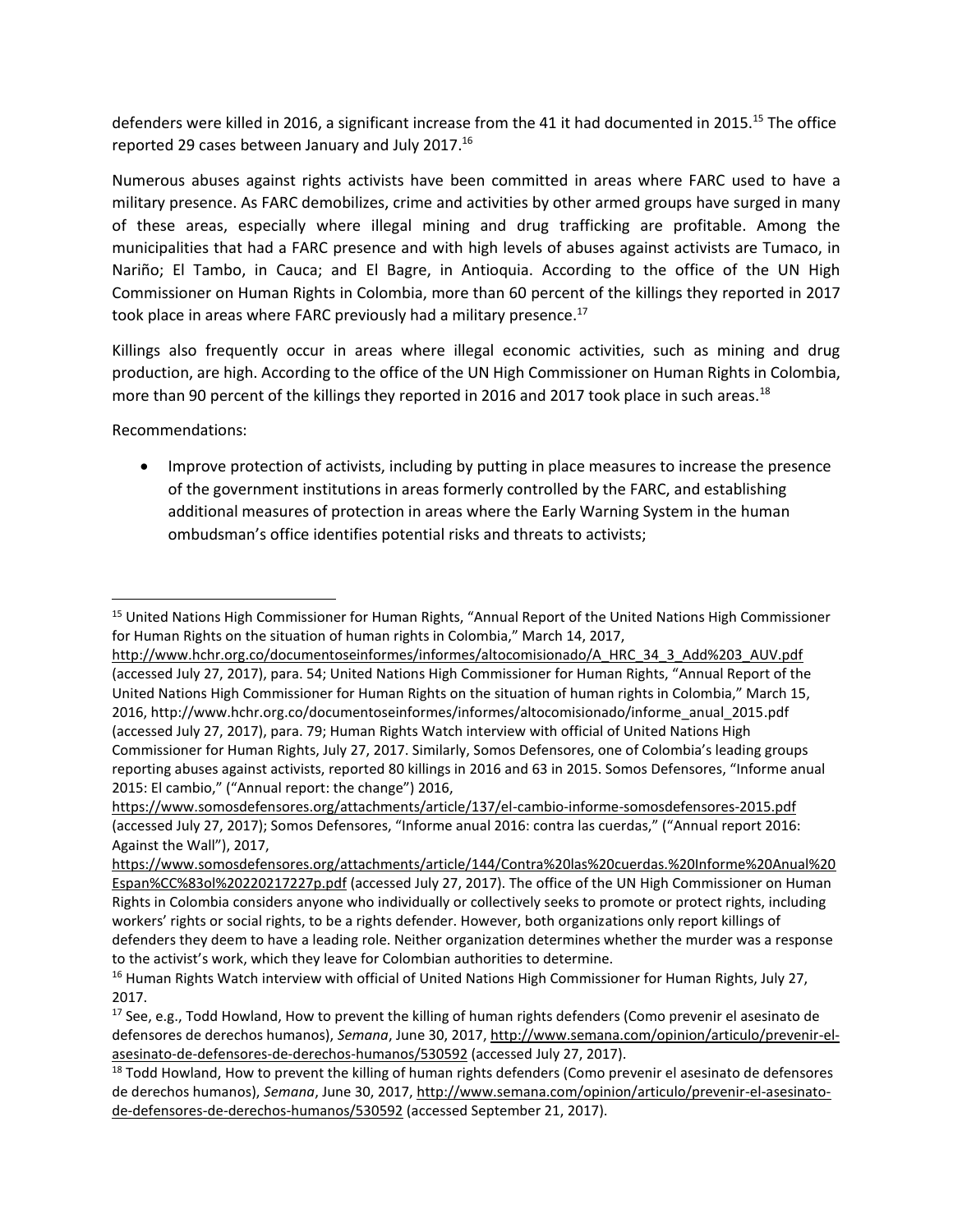Prioritize criminal investigations on homicides of activists, human rights defenders, and other social leaders.

## **V. The humanitarian crisis of the Wayuu indigenous people**

 $\overline{\phantom{a}}$ 

In its 2012 UPR, Colombia accepted recommendations to take measures to reduce infant mortality and to redouble efforts to improve the quality of life of vulnerable groups, in particular of indigenous and Afro-Colombian people.

Despite these commitments, the Wayuu indigenous people in the eastern province of La Guajira continue to suffer from high death rates due to malnutrition, particularly among children under 5 years old.

In December 2015, the Inter-American Commission of Human Rights (IACHR) requested the Colombian government to take precautionary measures, including immediate ones, to address the "emergency" of Wayuu children in Uribia, Manaure, Riohacha, and Maicao, four municipalities in La Guajira.<sup>19</sup> Following the IACHR ruling, Colombian high courts ordered the government to address the situation in multiple rulings.<sup>20</sup> In January 2017 the IACHR expanded the measures to cover pregnant women and those breastfeeding their children.<sup>21</sup>

On visits to La Guajira in July 2016 and June 2017, Human Rights Watch documented the crisis and shortcomings in the governments' response. Our research indicates that the crisis is caused by extremely limited access to food and water compounded with high levels of poverty and equally limited access to basic services. According to Human Rights Watch interviews with local prosecutors, corruption and mismanagement plays a significant role in the limited public services offered in the province, including water.<sup>22</sup> Wayuu people's struggle with food insecurity is due to high levels of poverty preventing them from purchasing sufficient quantities of food, as well as limited access to water that prevents the Wayuu from growing enough food to augment the shortfall.<sup>23</sup> Limitations in access to water for hygiene also affect peoples' health, leading to diarrhea and other sickness which could further foster malnutrition.<sup>24</sup> Wayuu leaders also attribute partial blame for the crisis to the control exercised by former paramilitary groups over more profitable sectors of the local economy, as well as restrictions in food that can be obtained

<sup>&</sup>lt;sup>19</sup> Inter-American Commission on Human Rights, "PM 51/15 – Children and adolescents of the communities of Uribía, Manaure, Riohacha and Maicao of the Wayúu people, in the department of the Guajira, Colombia," <http://www.oas.org/es/cidh/decisiones/pdf/2015/MC51-15-Es.pdf> (accessed July 27, 2017).

<sup>&</sup>lt;sup>20</sup> See, e.g., Supreme Court of Colombia, Criminal Chamber, Judge Eugenio Fernandez Carlier, Case no. STP12990-2016, September 14, 2016, http://www.cortesuprema.gov.co/corte/wp-

content/uploads/relatorias/tutelas/B%20NOV2016/STP12990-2016.doc (accessed July 27, 2017); Constitutional Court of Colombia, ruling T466/16, August 30, 2016[, http://www.corteconstitucional.gov.co/relatoria/2016/t-466-](http://www.corteconstitucional.gov.co/relatoria/2016/t-466-16.htm) [16.htm](http://www.corteconstitucional.gov.co/relatoria/2016/t-466-16.htm) (accessed September 21, 2017).

<sup>&</sup>lt;sup>21</sup> Inter-American Commission on Human Rights, "PM 51/15 – Pregnant and Nursing Women of the Wayúu Indigenous Community, Colombia," January 26, 2017, [http://www.oas.org/es/cidh/decisiones/pdf/2017/3-](http://www.oas.org/es/cidh/decisiones/pdf/2017/3-17MC51-15-CO.pdf) [17MC51-15-CO.pdf](http://www.oas.org/es/cidh/decisiones/pdf/2017/3-17MC51-15-CO.pdf) (accessed September 21, 2017).

<sup>&</sup>lt;sup>22</sup> Human Rights Watch interview with prosecutors in La Guajira, June 2017. Colombia's National Institute of Family Wellbeing, "Segunda fase del proceso de identificación, caracterización nutricional y sociofamiliar de los niños, niñas, adolescentes y sus familias, en los municipios de Uribia, Manaure y Maicao del departamento de La Guajira: informe final" (Second phase of process of identification and characterization of nutritional needs of children, adolescents and their families, in the municipalities of Uribia, Manaure, and Maicao y the province of La Guajira: Final report"), December 2015, copy on file with Human Rights Watch.

 $^{23}$  Human Rights Watch interview with local residents in La Guajira, July 2016 and June 2017.

<sup>&</sup>lt;sup>24</sup> Human Rights Watch interview with local residents in La Guajira, July 2016 and June 2017.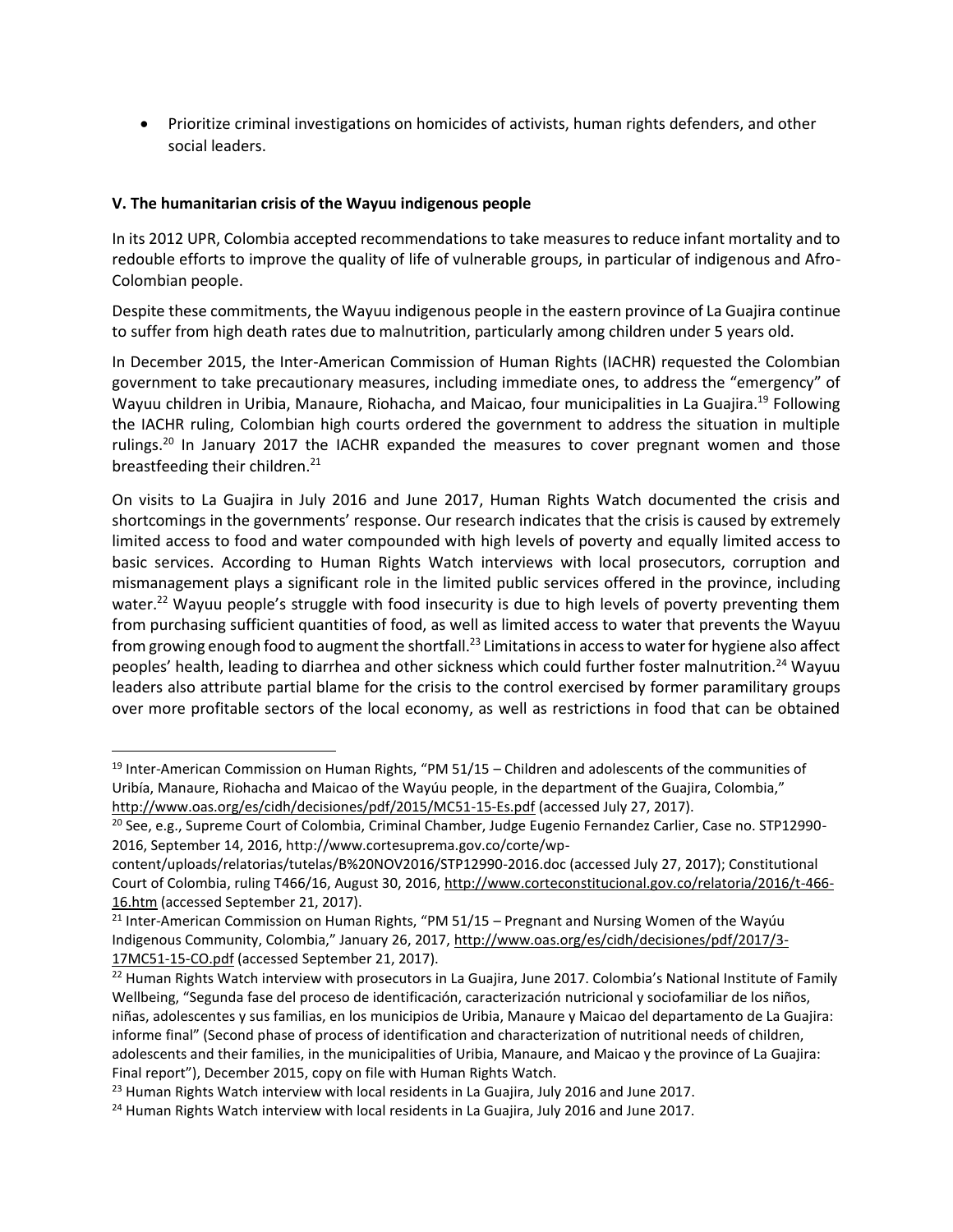from Venezuela due to the humanitarian crisis in that country, both of which they say are driving up the cost of food.<sup>25</sup>

On February 21, 2017, the government of Colombia announced a plan to intervene to help provide water and health services in La Guajira.<sup>26</sup> But the number of malnutrition deaths continues to be high. According to official statistics, 23 children under age 5 died of malnutrition in La Guajira during the first half of 2017.<sup>27</sup> While this represents a significant decrease compared to the 38 cases reported by the government in the first six months of 2016, it is an increase compared to the average deaths in the first half of the previous three years and roughly doubles the cases in 2015, when the IACHR requested the precautionary measures.<sup>28</sup>

The Wayuu people are disproportionally affected by malnutrition. Between 2014 and 2016, deaths of indigenous children comprised over 85% of all malnutrition deaths in La Guajira, although, according to the latest official figures available, from 2014, Wayuu people represent 38% of the population in that province.<sup>29</sup> Nationwide, Wayuu children dying of malnutrition amount to roughly 12% of the deaths of children under 5, although Wayuu people represent less than 1% of the national population, according to the latest available figures, from 2014.<sup>30</sup>

 $\overline{a}$ 

 $25$  Human Rights Watch interview with local residents in La Guajira, July 2016 and June 2017.

<sup>&</sup>lt;sup>26</sup> See "Government intervenes services of health, education, and water in La Guajira" (Gobierno interviene servicios de salud, educación y agua en La Guajira), February 21, 2017, National Department of Planning, [https://www.dnp.gov.co/Paginas/Gobierno-interviene-servicios-de-salud,-educaci%C3%B3n-y-agua-en-La-](https://www.dnp.gov.co/Paginas/Gobierno-interviene-servicios-de-salud,-educaci%C3%B3n-y-agua-en-La-Guajira.aspx)[Guajira.aspx](https://www.dnp.gov.co/Paginas/Gobierno-interviene-servicios-de-salud,-educaci%C3%B3n-y-agua-en-La-Guajira.aspx) (accessed September 21, 2017).

<sup>&</sup>lt;sup>27</sup> See Tweet by Miguel Pulido (official of the Colombian Health Ministry), July 15, 2017,

<https://twitter.com/miguelpulido/status/886305026368524288> (accessed September 21, 2017).

<sup>&</sup>lt;sup>28</sup> According to Colombia's National Institute for Health, 16 children under five died of malnutrition in the first half of 2014 in La Guajira; 11, in the first half of 2015; 38, in the first half of 2016; and 23, in the first half of 2017. See Tweet by Miguel Pulido (official of the Colombian Health Ministry), July 15, 2017,

<https://twitter.com/miguelpulido/status/886305026368524288> (accessed September 21, 2017); Routine monitoring by event in every municipality as of week 52, 2016 (Vigilancia rutinaria por evento municipal a semana 52 2016), National Institute of Health, [http://www.ins.gov.co/lineas-de-accion/Subdireccion-](http://www.ins.gov.co/lineas-de-accion/Subdireccion-Vigilancia/sivigila/Estadsticas%20SIVIGILA/Vigilancia%20Rutinaria%20por%20evento%20Municipal%20a%20semana%2052%202016.xlsx)

[Vigilancia/sivigila/Estadsticas%20SIVIGILA/Vigilancia%20Rutinaria%20por%20evento%20Municipal%20a%20seman](http://www.ins.gov.co/lineas-de-accion/Subdireccion-Vigilancia/sivigila/Estadsticas%20SIVIGILA/Vigilancia%20Rutinaria%20por%20evento%20Municipal%20a%20semana%2052%202016.xlsx) [a%2052%202016.xlsx](http://www.ins.gov.co/lineas-de-accion/Subdireccion-Vigilancia/sivigila/Estadsticas%20SIVIGILA/Vigilancia%20Rutinaria%20por%20evento%20Municipal%20a%20semana%2052%202016.xlsx) (accessed September 21, 2017); Routine monitoring by event in every municipality in 2015 (Vigilancia rutinaria por evento municipal 2015), National Institute of Health, [http://www.ins.gov.co/lineas-de](http://www.ins.gov.co/lineas-de-accion/Subdireccion-Vigilancia/sivigila/Estadsticas%20SIVIGILA/Vigilancia%20Rutinaria%20por%20evento%20Municipal%202015.xlsx)[accion/Subdireccion-](http://www.ins.gov.co/lineas-de-accion/Subdireccion-Vigilancia/sivigila/Estadsticas%20SIVIGILA/Vigilancia%20Rutinaria%20por%20evento%20Municipal%202015.xlsx)

[Vigilancia/sivigila/Estadsticas%20SIVIGILA/Vigilancia%20Rutinaria%20por%20evento%20Municipal%202015.xlsx](http://www.ins.gov.co/lineas-de-accion/Subdireccion-Vigilancia/sivigila/Estadsticas%20SIVIGILA/Vigilancia%20Rutinaria%20por%20evento%20Municipal%202015.xlsx)  (accessed September 21, 2017); Routine monitoring by event in every municipality in 2014 (Vigilancia rutinaria por evento municipal 2014), National Institute of Health, [http://www.ins.gov.co/lineas-de-accion/Subdireccion-](http://www.ins.gov.co/lineas-de-accion/Subdireccion-Vigilancia/sivigila/Estadsticas%20SIVIGILA/Vigilancia%20Rutinaria%20por%20evento%20Municipal%202014.xlsx)[Vigilancia/sivigila/Estadsticas%20SIVIGILA/Vigilancia%20Rutinaria%20por%20evento%20Municipal%202014.xlsx](http://www.ins.gov.co/lineas-de-accion/Subdireccion-Vigilancia/sivigila/Estadsticas%20SIVIGILA/Vigilancia%20Rutinaria%20por%20evento%20Municipal%202014.xlsx)  (accessed September 21, 2017).

<sup>&</sup>lt;sup>29</sup> E-mail from an official within Colombia's National Institute of Health. While the government does not have specific statistics on how many of the indigenous children who died from malnutrition belonged to Wayuu communities, the number of cases reported by Wayuu leaders and the fact that around 90% of the indigenous people in La Guajira are Wayuu suggest that the clear majority of the indigenous children dying in La Guajira belong to Wayuu communities. The Wayuu population could be significantly higher since a portion of the Wayuu people in La Guajira has not been registered. "Población – La Guajira" ("Population – La Guajira"), National Service of Cultural Information, no date,

[http://www.sinic.gov.co/SINIC/ColombiaCultural/ColCulturalBusca.aspx?AREID=3&SECID=8&IdDep=44&COLTEM=](http://www.sinic.gov.co/SINIC/ColombiaCultural/ColCulturalBusca.aspx?AREID=3&SECID=8&IdDep=44&COLTEM=216) [216](http://www.sinic.gov.co/SINIC/ColombiaCultural/ColCulturalBusca.aspx?AREID=3&SECID=8&IdDep=44&COLTEM=216) (accessed September 21, 2017).

 $30$  See, e.g., Inspector-General's Office, "La Guajira: the Wayuu people, with hunger for dignity, thirst for justice, and other basic needs unsatisfied" (La Guajira: pueblo wayuu, con hambre de dignidad, sed de justicia y otras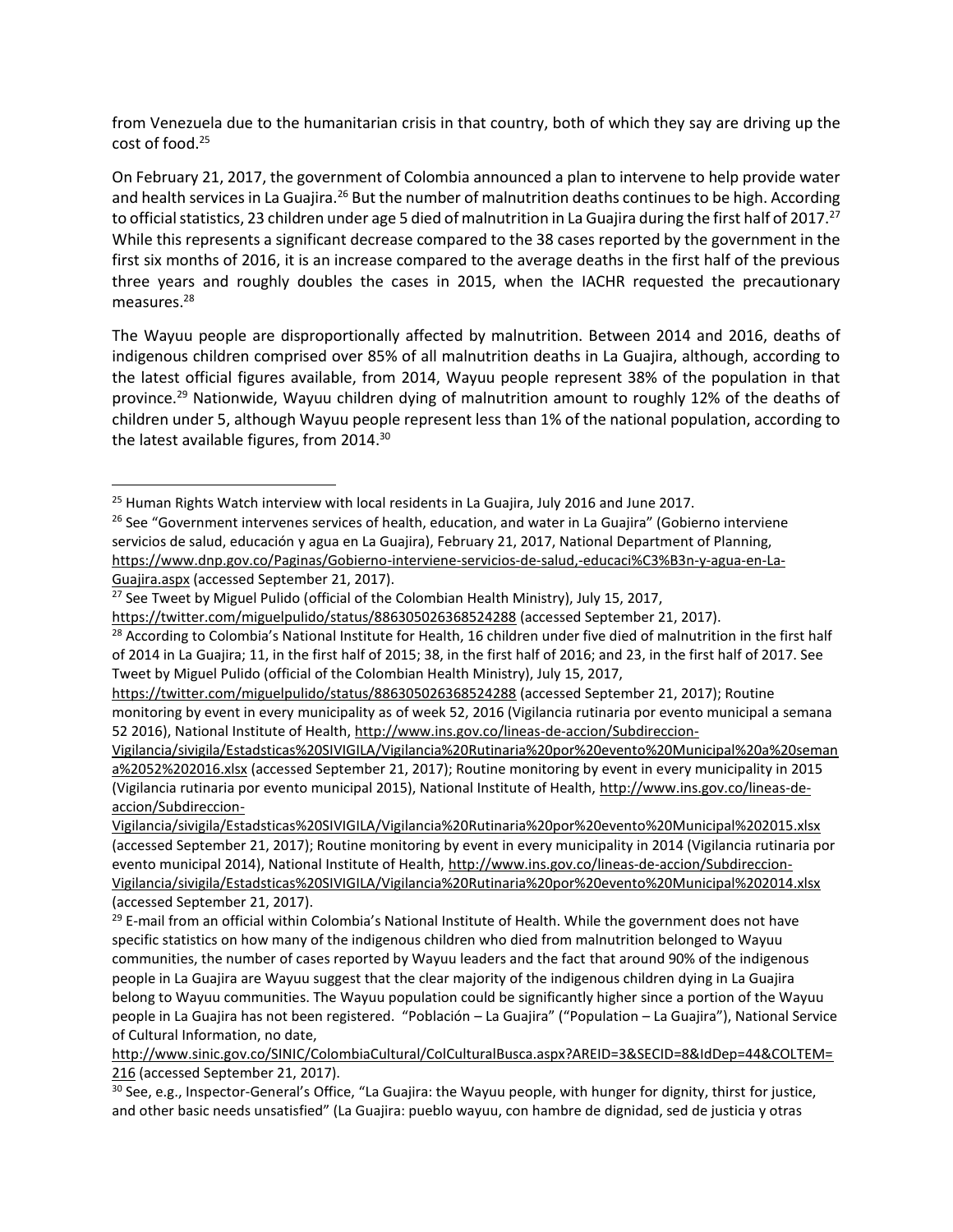Limited access to safe water has forced Wayuu people to rely on unsafe water sources, including *jagüeys* –unprotected dug wells where Wayuu people traditionally gather rain water–and wells and watermills with salty water, for consumption, cooking, hygiene, laundry and washing.<sup>31</sup> Reliance on these sources of water have led to communicable diseases, including diarrhea which further aggravates malnutrition.<sup>32</sup> Colombia's National Institute for Health told Human Rights Watch that 11 indigenous children in La Guajira died of acute diarrhea in 2015 and 21 in 2016. $33$ 

Recommendations:

- Urgently put in place measures to ensure that Wayuu people in La Guajira are able to secure sufficient quantities of water and food.
- Prioritize criminal and disciplinary investigations in cases of corruption in La Guajira, particularly those allegedly affecting the public supply of water and food.

# **VI. Forced displacement**

 $\overline{\phantom{a}}$ 

Colombia accepted, in its last UPR, a recommendation to "intensify the Government presence in the rural areas whose communities are victims of abuses, such as forced displacement." Nonetheless, forced displacement continues to be high in many areas of the country. For example, in Litoral de San Juan, in southern Chocó, the conflict between the ELN guerrillas and the Gaitanist-self Defenses of Colombia (AGC) continues to displace hundreds of families. In 2016, the number of people displaced represented 20 percent of the population.<sup>34</sup>

Under Colombia's Victims Law, municipal governments must provide victims with humanitarian assistance, including decent shelter and food, as soon as they ask to be registered as victims. The law provides that if a municipal government is unable to offer such aid, a provincial government or national agency must assist. Yet Human Rights Watch has documented serious shortcomings in government assistance to the displaced.<sup>35</sup>

The government's implementation of land restitution under the 2011 Victims' Law continues to move slowly. The law was enacted to restore millions of hectares of abandoned land and land stolen by armed

necesidades insatisfechas), June 2016, [https://www.procuraduria.gov.co/portal/media/file/Informe\(1\).pdf](https://www.procuraduria.gov.co/portal/media/file/Informe(1).pdf) (accessed September 21, 2017). Our analysis assumes that Wayuu malnutrition deaths in La Guajira keep consistency with population demographics.

<sup>&</sup>lt;sup>31</sup> Human Rights Watch interviews with local residents and doctors, July 2016 and June 2017; Colombia's National Institute of Family Wellbeing, Second phase of process of identification and characterization of nutritional needs of children, adolescents and their families, in the municipalities of Uribia, Manaure, and Maicao y the province of La Guajira: Final report (Segunda fase del proceso de identificación, caracterización nutricional y sociofamiliar de los niños, niñas, adolescentes y sus familias, en los municipios de Uribia, Manaure y Maicao del departamento de La Guajira: informe final), December 2015, copy on file with Human Rights Watch.

<sup>&</sup>lt;sup>32</sup> Human Rights Watch interviews with local residents and doctors, July 2016 and June 2017.

<sup>&</sup>lt;sup>33</sup> E-mail to Human Rights Watch from National Institute of Health official, March 3, 2017.

<sup>&</sup>lt;sup>34</sup> "Colombia: Armed Groups Oppress Riverside Communities," Human Rights Watch news release, June 7, 2017, https://www.hrw.org/news/2016/11/10/colombia-disqualify-criminal-suspects-army-promotions.  $35$  Ibid.